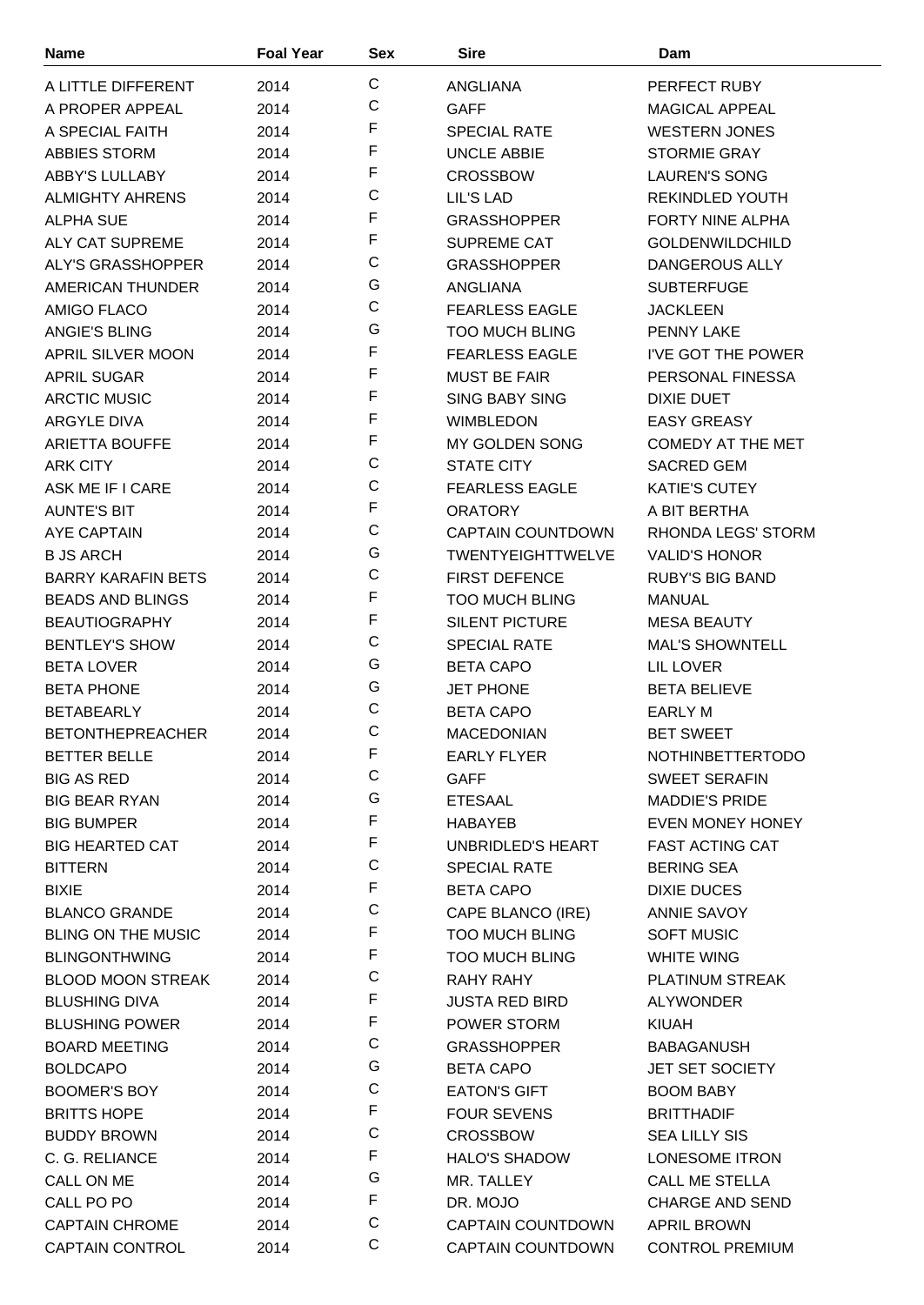| <b>Name</b>               | <b>Foal Year</b> | <b>Sex</b>   | <b>Sire</b>               | Dam                       |
|---------------------------|------------------|--------------|---------------------------|---------------------------|
| <b>CAPTAIN SWAGGER</b>    | 2014             | $\mathsf{C}$ | <b>CAPTAIN COUNTDOWN</b>  | <b>DIXIE BRIDGE</b>       |
| <b>CARDINAL BLACK</b>     | 2014             | $\mathbf C$  | ARCHARCHARCH              | <b>ETIOLE</b>             |
| CASON'SDIRTYDANCER        | 2014             | F            | <b>COMMANCHERO</b>        | ANGEL AT HOME             |
| <b>CAT'S KITTEN</b>       | 2014             | F            | <b>EARLY FLYER</b>        | THE CAT WHO               |
| <b>CATALINA DREAMS</b>    | 2014             | M            | <b>ORATORY</b>            | NEARLY FORGOTTEN          |
| <b>CATS A GAFFIN ALKE</b> | 2014             | C            | <b>GAFF</b>               | <b>TIS ALKIE</b>          |
| <b>CAUSE SHE'S MINE</b>   | 2014             | F            | <b>VALID EXPECTATIONS</b> | <b>CATALE KEY</b>         |
| <b>CEDAR SAGE</b>         | 2014             | C            | <b>LATENT HEAT</b>        | <b>BIN QUIET</b>          |
| <b>CELEBRITY'S GIFT</b>   | 2014             | F            | <b>EATON'S GIFT</b>       | <b>CELEBRITY BALL</b>     |
| <b>CEREMONY</b>           | 2014             | F            | <b>PROUD CITIZEN</b>      | <b>ONDA NOVA</b>          |
| <b>CHASE THE BLING</b>    | 2014             | G            | <b>TOO MUCH BLING</b>     | RUNAWAY CATER             |
| <b>CHATTANOOGA LUCY</b>   | 2014             | F            | <b>EATON'S GIFT</b>       | <b>FIVE STAR MEETING</b>  |
| <b>CHECKER CZECH</b>      | 2014             | $\mathsf C$  | <b>VALID EXPECTATIONS</b> | <b>SMOKIN N JOKIN</b>     |
| <b>CHICKEN FEATHER</b>    | 2014             | F            | <b>SCRIMSHAW</b>          | <b>WAVY'S HALO</b>        |
| <b>CICA CONQUISTADOR</b>  | 2014             | $\mathsf C$  | <b>CONQUISTADOR STARR</b> | <b>CICA</b>               |
| <b>CITY CHROME</b>        | 2014             | $\mathsf C$  | <b>CITY STREET</b>        | <b>FLATBUSH FLYER</b>     |
| <b>CLASSIC JACK</b>       | 2014             | $\mathsf{C}$ | <b>STATE YOUR CASE</b>    | <b>SATTIDY'S GIRL</b>     |
| <b>CLEARLY BEST</b>       | 2014             | F            | <b>UNBRIDLED'S HEART</b>  | <b>CLEARLY PERSUADED</b>  |
| <b>CLUTCH CITY</b>        | 2014             | G            | <b>VALID EXPECTATIONS</b> | LETHERBLACKJACK           |
| <b>COLONIAL KENDRA</b>    | 2014             | F            | <b>INTIMIDATOR</b>        | <b>KENDRAS JONES</b>      |
| <b>COLOUR MY WORLD</b>    | 2014             | $\mathsf{C}$ | <b>EATON'S GIFT</b>       | <b>CIELO DOVE</b>         |
| <b>COMANCHE HOPPER</b>    | 2014             | $\mathsf C$  | <b>GRASSHOPPER</b>        | <b>COMANCHE WIND</b>      |
| <b>COMANCHERO MOON</b>    | 2014             | F            | <b>COMMANCHERO</b>        | <b>LIZZIE ANN</b>         |
| <b>COMMANDING KISSES</b>  | 2014             | F            | <b>TOTAL COMMAND</b>      | O' TILL DAWN              |
| <b>CONTRARYTOORDINARY</b> | 2014             | C            | <b>VALID EXPECTATIONS</b> | <b>FRIEDA FRAU</b>        |
| COOL CABALLO              | 2014             | $\mathsf C$  | <b>NACON</b>              | <b>SASSY SIMONE</b>       |
| <b>COUNTRY CANDY</b>      | 2014             | F            | <b>INTIMIDATOR</b>        | <b>TRIFOLIUM</b>          |
| <b>COVERT SPECIAL</b>     | 2014             | F            | <b>SPECIAL RATE</b>       | <b>COVERT LADY</b>        |
| <b>CRESCENT FLYER</b>     | 2014             | C            | <b>EARLY FLYER</b>        | <b>STORM'S COOKING</b>    |
| <b>CROOK'S GLORY GAL</b>  | 2014             | F            | <b>BYARS</b>              | <b>CRAFTY CROOK</b>       |
| <b>CROSSBOW HUNTRESS</b>  | 2014             | F            | <b>CROSSBOW</b>           | SOLARFAST                 |
| <b>CURIOUS J</b>          | 2014             | $\mathsf C$  | <b>ALGORITHMS</b>         | <b>RUN JAMAICAN'S RUN</b> |
| <b>CURRAGH KISS</b>       | 2014             | F            | <b>GRASSHOPPER</b>        | <b>IRISH EMILY</b>        |
| <b>DANCING WITH DOGIE</b> | 2014             | $\mathsf C$  | <b>EARLY FLYER</b>        | DANCE WITH DANA           |
| <b>DANNYS BLING</b>       | 2014             | $\mathsf C$  | <b>TOO MUCH BLING</b>     | <b>SORORITY RUSH</b>      |
| DARK DESERT WINE          | 2014             | F            | <b>DAAHER</b>             | <b>LADY COUNTDOWN</b>     |
| DARK DIXIE                | 2014             | F            | <b>ERLTON</b>             | MY DIXIE CHIC J J         |
| DEE AND ELLE              | 2014             | F            | <b>GAFF</b>               | <b>BEBE AND HENRY</b>     |
| <b>DEEYA'S BLING</b>      | 2014             | F            | <b>TOO MUCH BLING</b>     | DEEYA MARIA               |
| DEPUTY CROOK              | 2014             | $\mathsf C$  | <b>BYARS</b>              | <b>CROOK'S SPIRIT</b>     |
| DIAMOND ALY               | 2014             | C            | <b>WILLIONAIRE</b>        | <b>BALLY BAY LASS</b>     |
| <b>DISINCLINED</b>        | 2014             | G            | <b>VALID EXPECTATIONS</b> | <b>CREPE MYRTLE</b>       |
| <b>DIXIE RUSH</b>         | 2014             | $\mathsf C$  | <b>WIMBLEDON</b>          | <b>SLEW THE BLUES</b>     |
| <b>DUROCHER</b>           | 2014             | $\mathsf C$  | NIAGARA CAUSEWAY          | TRENCH CAT                |
| E CARTER                  | 2014             | $\mathsf C$  | <b>TWENTYEIGHTTWELVE</b>  | U GOTTA LUV DEE           |
| <b>EARLY BID</b>          | 2014             | G            | <b>EARLY FLYER</b>        | <b>MOST MAGIC</b>         |
| <b>EASTER DEBBIE</b>      | 2014             | F            | <b>FIEND</b>              | <b>EASTER DEB</b>         |
| <b>EATON'S NOCKIN</b>     | 2014             | F            | <b>EATON'S GIFT</b>       | <b>OPPORTUNITY NOCKIN</b> |
| EL VENDABAL               | 2014             | $\mathbf C$  | <b>GRASSHOPPER</b>        | <b>GEMS FOR MY GAL</b>    |
| <b>ELM CREEK ERL</b>      | 2014             | $\mathsf C$  | <b>ERLTON</b>             | SUNNYS GOLD LEGEND        |
| <b>ESPECIALLY ORDERED</b> | 2014             | M            | <b>INDYGO MOUNTAIN</b>    | <b>PURE MISCHIEF</b>      |
| <b>EVOLVE</b>             | 2014             | С            | <b>ASTROLOGY</b>          | <b>RED TABBY</b>          |
| <b>EXCEPTIONAL BLING</b>  | 2014             | $\mathsf C$  | <b>TOO MUCH BLING</b>     | POSITIVE SPIN             |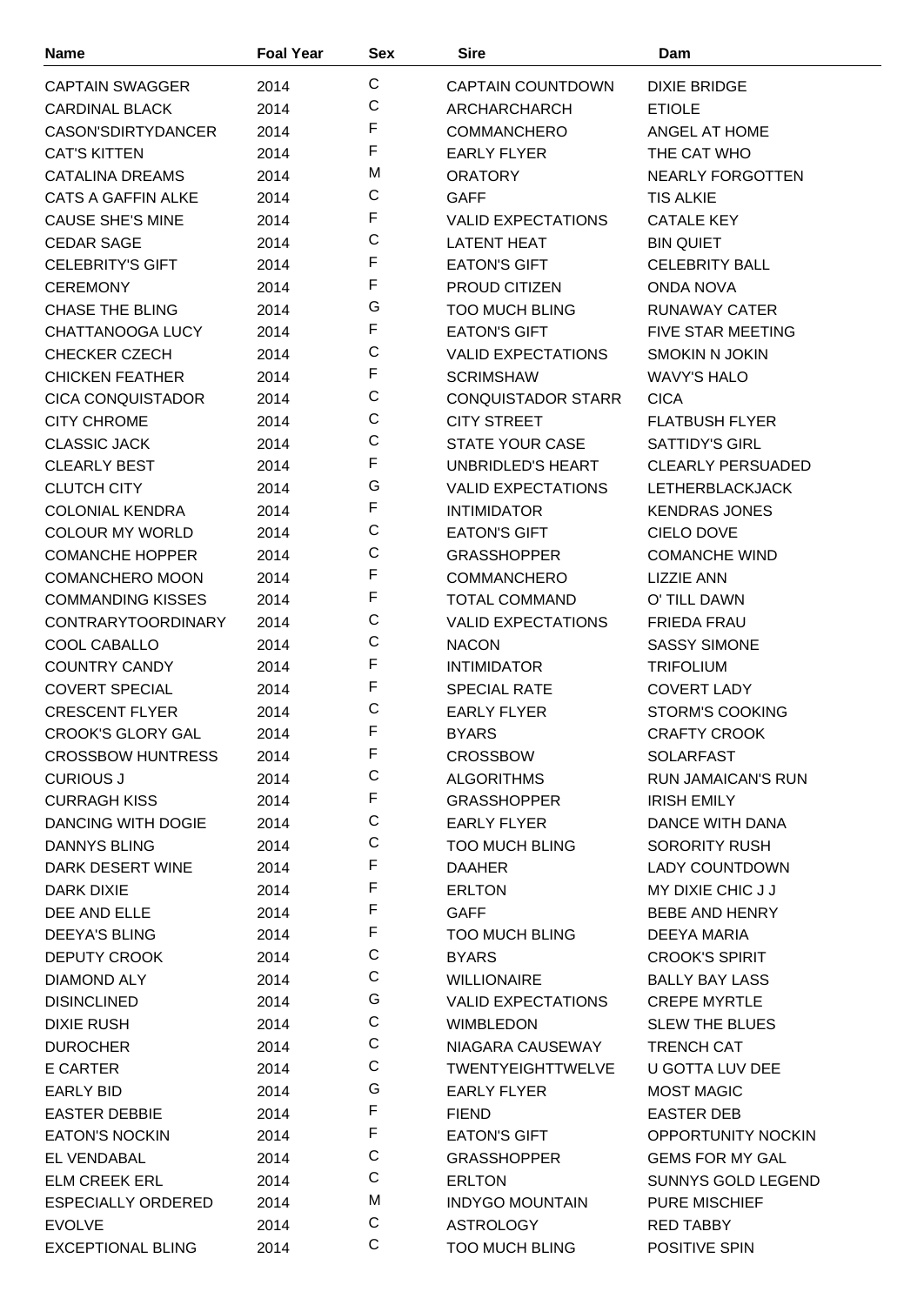| Name                                    | <b>Foal Year</b> | <b>Sex</b>  | <b>Sire</b>               | Dam                       |
|-----------------------------------------|------------------|-------------|---------------------------|---------------------------|
| <b>EXPECT BLING</b>                     | 2014             | $\mathsf C$ | <b>TOO MUCH BLING</b>     | <b>EXPECT RAIN</b>        |
| <b>EXPECT TENACITY</b>                  | 2014             | F           | <b>VALID EXPECTATIONS</b> | <b>TENACIOUS LIONESS</b>  |
| <b>EXPECTACULAR</b>                     | 2014             | F           | <b>LITTLEEXPECTATIONS</b> | <b>TIMBER PLAY</b>        |
| <b>EXPECTDRASPBERRIES</b>               | 2014             | F           | <b>LITTLEEXPECTATIONS</b> | <b>POWERFUL LAD</b>       |
| <b>EXPECTIONS HIGH</b>                  | 2014             | F           | <b>VALID EXPECTATIONS</b> | <b>SMOKING KITTY</b>      |
| <b>EXQUISITE BLING</b>                  | 2014             | F           | <b>TOO MUCH BLING</b>     | <b>ANYTHINGMORE</b>       |
| EYESONTHEPREACHER                       | 2014             | C           | <b>MACEDONIAN</b>         | LOVELY EYES               |
| <b>FAST TALKIN MAN</b>                  | 2014             | C           | <b>ORATORY</b>            | <b>DANCINGWITHFORTUNE</b> |
| <b>FEARLESS EDNA</b>                    | 2014             | F           | <b>FEARLESS EAGLE</b>     | <b>TORI CHEYENNE</b>      |
| FEEL THE BURN                           | 2014             | F           | <b>LATENT HEAT</b>        | <b>ATLANTIC FURY</b>      |
| FIEND AND I                             | 2014             | C           | <b>WHITEHOUSE CHARLIE</b> | <b>ACTION ROSA</b>        |
| <b>FINAL TAM</b>                        | 2014             | F           | <b>EARLY FLYER</b>        | <b>SALTY TAM</b>          |
| <b>FIRST BROTHER</b>                    | 2014             | $\mathsf C$ | <b>FEARLESS EAGLE</b>     | <b>FOUR SISTERS</b>       |
| <b>FIRST EAGLE</b>                      | 2014             | C           | <b>FEARLESS EAGLE</b>     | <b>TEQUILACATE</b>        |
| <b>FLYIN' ORPHAN</b>                    | 2014             | C           | <b>EARLY FLYER</b>        | OH SO NOTISED             |
| <b>FLYING MAGIC SONG</b>                | 2014             | F           | <b>MY GOLDEN SONG</b>     | <b>FLYING NATIVE</b>      |
| <b>FORTI</b>                            | 2014             | C           | <b>TWENTYEIGHTTWELVE</b>  | <b>SWEETWATER MISS</b>    |
|                                         |                  | F           | <b>MY GOLDEN SONG</b>     | <b>CORYPHEE</b>           |
| <b>FOUETTEE</b><br><b>FROSTED BLING</b> | 2014             | C           | <b>TOO MUCH BLING</b>     |                           |
|                                         | 2014             | C           |                           | <b>PINWHEEL</b>           |
| <b>GAME SET AGGIES</b>                  | 2014             | F           | <b>WIMBLEDON</b>          | <b>FESTIVE RAIN</b>       |
| <b>GATO MALVADO</b>                     | 2014             | G           | <b>EVIL MINISTER</b>      | <b>MAJOR MEAN GAL</b>     |
| <b>GAVIN</b>                            | 2014             | $\mathsf C$ | <b>IMPROPER AGAIN</b>     | PROUD CARMELA             |
| <b>GEE FOR THREE</b>                    | 2014             | C           | <b>SPECIAL RATE</b>       | <b>BIRGET</b>             |
| <b>GENTLE COMMITMENT</b>                | 2014             | C           | <b>COMMITMENT</b>         | <b>SHE'S GENTLE</b>       |
| <b>GENUINE BADNESS</b>                  | 2014             | G           | <b>GAFF</b>               | <b>BADNESS</b>            |
| <b>GET LOUD</b>                         | 2014             | F           | <b>ORATORY</b>            | <b>SEXY LIBRARIAN</b>     |
| <b>GIFT OF CHANCE</b>                   | 2014             | C           | <b>EATON'S GIFT</b>       | <b>SWEETIES CHANCE</b>    |
| <b>GINO THE KID</b>                     | 2014             |             | <b>CAPTAIN COUNTDOWN</b>  | <b>ZOISITE</b>            |
| <b>GIRLSWANNAHAVEFUN</b>                | 2014             | F<br>F      | ANGLIANA                  | <b>SUNSET SAIL</b>        |
| <b>GLITTER BRIGHT</b>                   | 2014             |             | <b>SING BABY SING</b>     | YOU GLITTER GIRL          |
| <b>GOLD SHOCK</b>                       | 2014             | F           | MY GOLDEN SONG            | <b>SHOCKTIME</b>          |
| <b>GOLDEN SPOOL</b>                     | 2014             | M           | LEROIDESANIMAUX (BRZ)     | <b>FAN FRIENDLY</b>       |
| <b>GOSSIP'S TERROR</b>                  | 2014             | F           | <b>HOUSE OF TERRORS</b>   | <b>MISS GOSSIP</b>        |
| <b>GOT NO KASH</b>                      | 2014             | G           | <b>INDYGO MOUNTAIN</b>    | <b>GABBY WEARS GUCCI</b>  |
| <b>GRANDMA'S PRINCESS</b>               | 2014             | F           | <b>SING BABY SING</b>     | SECRET I.D.               |
| <b>GRANNY ANNY</b>                      | 2014             | F           | <b>CITY STREET</b>        | <b>IDLE THOUGHTS</b>      |
| <b>GREENWING</b>                        | 2014             | C           | <b>GRASSHOPPER</b>        | <b>WOOD DUCK</b>          |
| <b>GROOM'S GIFT</b>                     | 2014             | F           | <b>EATON'S GIFT</b>       | <b>GROOM'S MISTRESS</b>   |
| <b>GUNNY MO</b>                         | 2014             | C           | <b>ORATORY</b>            | <b>SUPREME REINA</b>      |
| <b>HARBOR FLAG</b>                      | 2014             | $\mathsf C$ | <b>GRASSHOPPER</b>        | SUCCESSFULLY SWEET        |
| <b>HAWKEYE GIRL</b>                     | 2014             | F           | <b>GAFF</b>               | DYNAMITE ZONE             |
| HIP TO MY HEART                         | 2014             | F           | UNBRIDLED'S HEART         | <b>TESS</b>               |
| <b>HOLD ON TIGHT</b>                    | 2014             | F           | <b>HOLD ME BACK</b>       | <b>SALTY SILVER SALLY</b> |
| HOLD THE DOOR                           | 2014             | G           | <b>ETESAAL</b>            | <b>SMOKING MEMO</b>       |
| <b>HOLDMYGOLDBACK</b>                   | 2014             | G           | <b>HOLD ME BACK</b>       | ZIVA D.                   |
| HOME BEFORE YOU                         | 2014             | $\mathsf C$ | SEEKING A HOME            | DAYBEFOREYOU              |
| <b>HOOROO</b>                           | 2014             | C           | SING BABY SING            | <b>HOLLYE LYNNE</b>       |
| <b>HOPPITTY</b>                         | 2014             | $\mathsf C$ | <b>GRASSHOPPER</b>        | <b>GOOD GRANNY</b>        |
| <b>HOPPY HOUR</b>                       | 2014             | F           | <b>GRASSHOPPER</b>        | <b>MARGARITA MISTRESS</b> |
| <b>HOT DAY IN APRIL</b>                 | 2014             | F           | <b>GAFF</b>               | <b>MAY ONE</b>            |
| I THOUGHT YOU KNEW                      | 2014             | F           | <b>COMMANCHERO</b>        | <b>REMEMBER KATIE</b>     |
| I'M INDY HAVIN FUN                      | 2014             | F           | <b>INDYGO MOUNTAIN</b>    | <b>FUNATO</b>             |
| I'VE GOT RHYTHM                         | 2014             | F           | SING BABY SING            | <b>SMOKE BUSTER</b>       |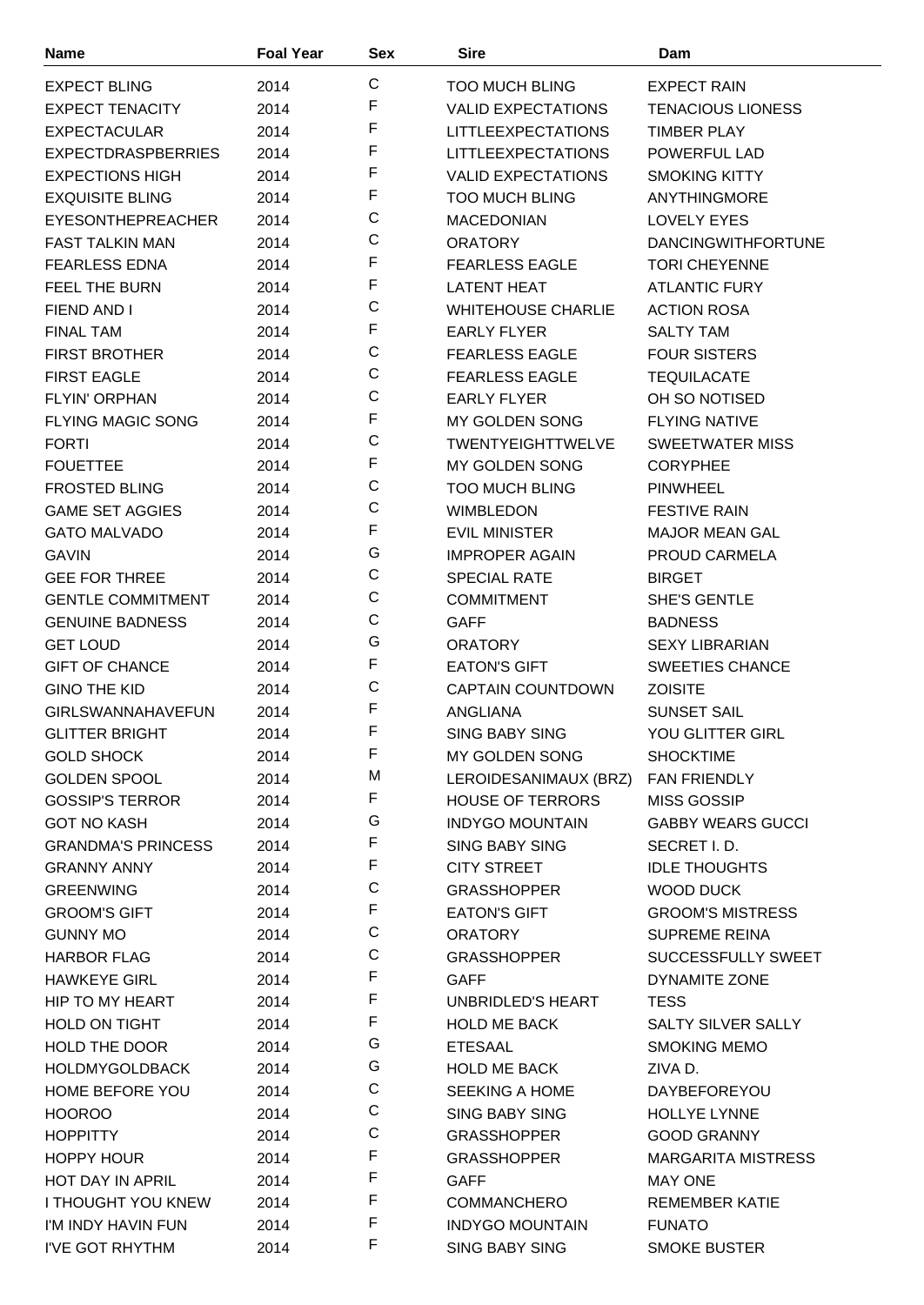| <b>Name</b>                                           | <b>Foal Year</b> | <b>Sex</b>       | <b>Sire</b>                             | Dam                                        |
|-------------------------------------------------------|------------------|------------------|-----------------------------------------|--------------------------------------------|
| <b>IGOTYURGRASSHOPPER</b>                             | 2014             | F                | <b>GRASSHOPPER</b>                      | <b>HOIST THE SECRET</b>                    |
| IM JOE NOT FLO                                        | 2014             | G                | <b>EXPECT WILL</b>                      | DREAMN ON BROADWAY                         |
| <b>IMMA WILD BLING</b>                                | 2014             | S                | <b>TOO MUCH BLING</b>                   | IMMA BE A WILDCAT                          |
| IN GOLD BLOOD                                         | 2014             | M                | MY GOLDEN SONG                          | <b>BONITA BELLE</b>                        |
| <b>INCLINED TO DANCE</b>                              | 2014             | С                | <b>SING BABY SING</b>                   | <b>GIRLSASAINT</b>                         |
| <b>INDYGO FULL MOON</b>                               | 2014             | C                | <b>INDYGO MOUNTAIN</b>                  | PROMISE THE MOON                           |
| <b>INDYGO'S APPEAL</b>                                | 2014             | C                | <b>LITTLEEXPECTATIONS</b>               | <b>KALISKA</b>                             |
| <b>ITSASCRIMSHAWNOW</b>                               | 2014             | $\mathsf C$      | <b>SCRIMSHAW</b>                        | <b>WOODEND</b>                             |
| <b>J C'S NIGHTCAP</b>                                 | 2014             | $\mathsf C$      | <b>MR. NIGHTLINGER</b>                  | ONE O SEVEN                                |
| <b>J R SANDY</b>                                      | 2014             | C                | <b>CHURCHHILL</b>                       | <b>SANDY SHORES</b>                        |
| <b>JACK WITH SEVEN</b>                                | 2014             | G                | <b>TOO MUCH BLING</b>                   | <b>FOOLISH GIRL</b>                        |
| <b>JAY ISKEY</b>                                      | 2014             | C                | <b>CHURCHHILL</b>                       | <b>COAL INMY STOCKING</b>                  |
| <b>JEWELIETTE</b>                                     | 2014             | F                | PLEASANTLY PERFECT                      | NOTORIOUS DELIGHT                          |
| <b>JIM'S EAGLE</b>                                    | 2014             | $\mathsf C$      | <b>FEARLESS EAGLE</b>                   | <b>BUMFOOJALUM</b>                         |
| <b>JOE T GARCIA'S</b>                                 | 2014             | C                | <b>MY GOLDEN SONG</b>                   | <b>CAFE PACIFIC</b>                        |
| <b>JUST BETTY</b>                                     | 2014             | F                | <b>TWENTYEIGHTTWELVE</b>                | <b>AUTHENTRESS</b>                         |
| <b>K RAN</b>                                          | 2014             | F                | <b>WAR EAGLE</b>                        | LUKE'S BOOT                                |
| <b>KAT'S INFATUATION</b>                              | 2014             | M                | <b>SILVER CITY</b>                      | <b>RED THREAD</b>                          |
| <b>KATHY'S DAY RATE</b>                               | 2014             | F                | <b>CALEB'S POSSE</b>                    | HONOR THE FLAG                             |
| <b>KATIE'S SHADOW</b>                                 | 2014             | M                | MY GOLDEN SONG                          | <b>KAREN SUE'S CAT</b>                     |
| <b>KATYDID</b>                                        | 2014             | F                | <b>ORATORY</b>                          | <b>KATYDID GOOD</b>                        |
| <b>KING ELDON</b>                                     | 2014             | C                | <b>ELDON'S EFFORT</b>                   | <b>GIVEN POINT</b>                         |
| <b>KING LOU</b>                                       | 2014             | C                | MR. GEHRIG                              | <b>QUEENOFKINGWILLIAM</b>                  |
| <b>KIPLING'S GIRL</b>                                 | 2014             | F                | <b>KIPLING</b>                          | <b>BANDIT GIRL</b>                         |
| KISS THE MOOSE                                        | 2014             | C                | <b>HABAYEB</b>                          | <b>EAVESDROP</b>                           |
| LA VIE DANSANTE                                       | 2014             | F                | <b>SPECIAL RATE</b>                     | DON'T BLAME WAYNE                          |
| <b>LADY SOCIAL</b>                                    | 2014             | F                | <b>TOO MUCH BLING</b>                   | <b>CHATTE NOIR</b>                         |
| LAST ROUND'S ON ME                                    | 2014             | C                | <b>SILENT PICTURE</b>                   | <b>MAROONWHITEANDFAST</b>                  |
| <b>LAVENDER RIDGE</b>                                 | 2014             | F                | <b>NAVARRO</b>                          | <b>MOM'S GRANDEUR</b>                      |
| <b>LEGENDARYFOOTPRINT</b>                             | 2014             | F                | <b>GRASSHOPPER</b>                      | <b>CAPITOL SPIRIT</b>                      |
| LET THIS BROAD BY                                     | 2014             | M                | <b>ORATORY</b>                          | <b>PICAFLOR</b>                            |
| LIL GLITTER                                           | 2014             | F                | <b>SILVER CITY</b>                      | <b>BIG APPEAL</b>                          |
| LIL REDNECK GIRL                                      | 2014             | F                | HI TECK MAN                             | A. J. RED ROCKER                           |
| LILLIE ME GO                                          | 2014             | F                | SONGANDAPRAYER                          | <b>SMUG LADY</b>                           |
| <b>LITTLE CKRAIG</b>                                  | 2014             | C                | THUNDER PERFECT                         | <b>RUM OF THE MILL</b>                     |
| LITTLE TOM BLAZING                                    | 2014             | C                | <b>EVIL MINISTER</b>                    | <b>CATTY BUDDHA</b>                        |
| <b>LITTLEBITOPARADISE</b>                             | 2014             | F                | <b>GAFF</b>                             | <b>JOY'S PARADISE</b>                      |
| <b>LOADED DYNAMITE</b>                                | 2014             | G                | UNBRIDLED'S HEART                       | <b>KIMBERLY SUE</b>                        |
| <b>LORD ARTHUR</b>                                    | 2014             | $\mathsf C$      | <b>ARTIE SCHILLER</b>                   | <b>LADY GALLAPIAT</b>                      |
| <b>LUCKY THIEF</b>                                    | 2014             | F                | <b>WIMBLEDON</b>                        | <b>PRAHTHETA</b>                           |
| <b>MACHO FLYER</b>                                    | 2014             | G                | <b>EARLY FLYER</b>                      | <b>TRULY SUNLIT</b>                        |
| MAE BE SPECIAL                                        | 2014             | F                | <b>STATE YOUR CASE</b>                  | <b>TACTICAL VIXEN</b>                      |
| <b>MAGIC BOW</b>                                      | 2014             | C                | <b>CROSSBOW</b>                         | <b>BONNIES MAGIC</b>                       |
| <b>MAGICAL FU MAN</b>                                 | 2014             | $\mathsf C$      | <b>SUNDAY MAGIC</b>                     | <b>FIRST ROUNDER</b>                       |
| <b>MAKEMINEMOONSHINE</b>                              | 2014             | F<br>$\mathsf C$ | <b>GAFF</b>                             | <b>BARMAID PRETTY</b>                      |
| <b>MANCITO</b>                                        | 2014             |                  | <b>DEVILS PULPIT</b>                    | DR'S GAL                                   |
| <b>MANCO</b>                                          | 2014             | С<br>C           | <b>BETA CAPO</b>                        | <b>BARBED WIRE BABY</b>                    |
| <b>MAX AUSTIN</b>                                     | 2014             | F                | ALBERTUS MAXIMUS                        | RULE OF TWELFTHS                           |
| <b>MAY SPECIAL</b>                                    | 2014             | F                | <b>SPECIAL RATE</b>                     | <b>MAYMEISTER</b>                          |
| <b>MCLUCKY</b>                                        | 2014             | C                | <b>SILENT PICTURE</b><br><b>HABAYEB</b> | <b>LEGENDARY DAY</b>                       |
| <b>MEAN MOTOR SCOOTER</b><br><b>MEDIEVAL MEDICINE</b> | 2014<br>2014     | G                | <b>ORATORY</b>                          | <b>DEAREST GULCH</b><br><b>LADY PRIMAL</b> |
| <b>MESHUGA</b>                                        | 2014             | G                | <b>SPECIAL RATE</b>                     | <b>SUBLIMATION</b>                         |
|                                                       |                  |                  |                                         |                                            |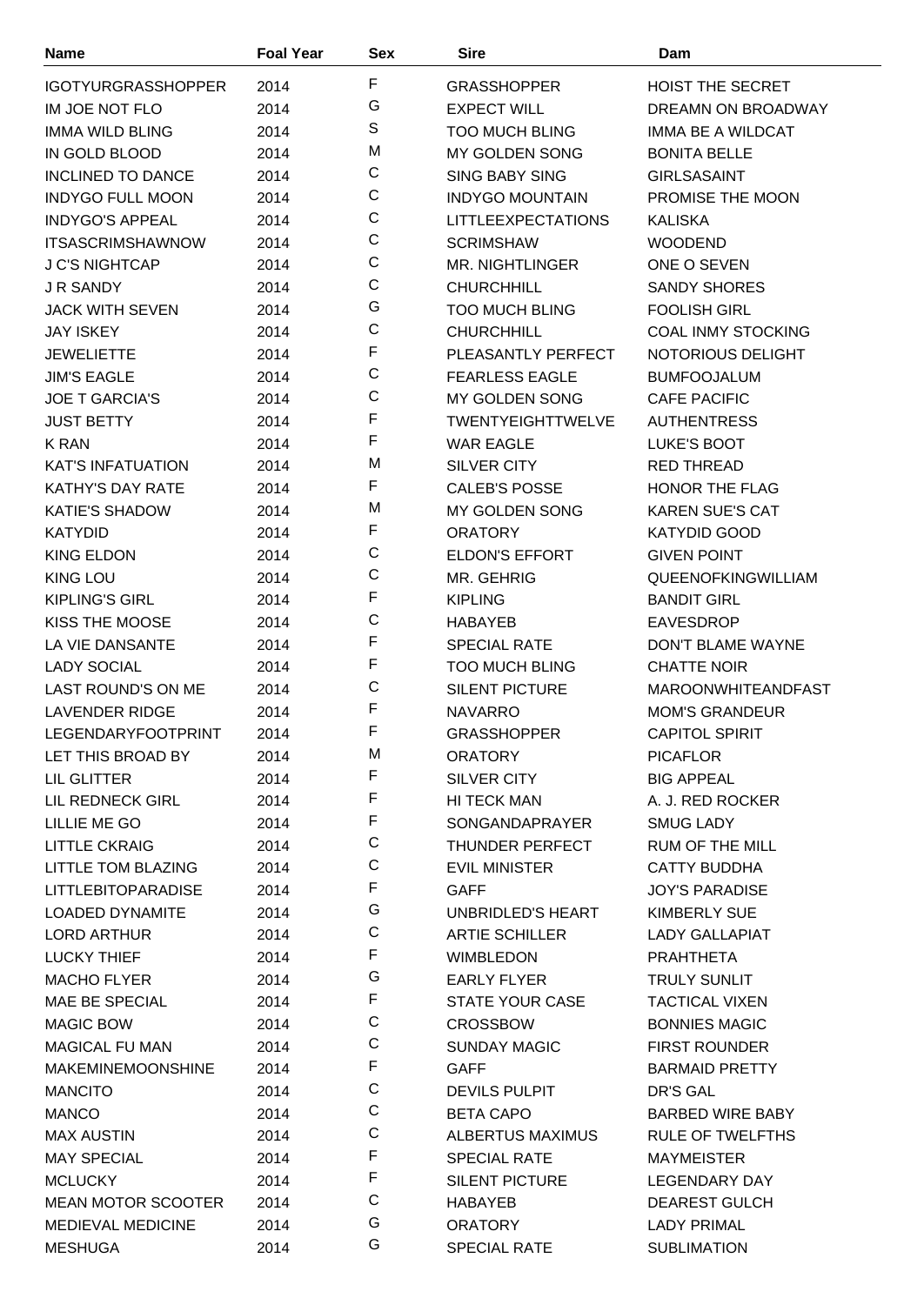| <b>Name</b>               | <b>Foal Year</b> | <b>Sex</b>  | <b>Sire</b>               | Dam                       |
|---------------------------|------------------|-------------|---------------------------|---------------------------|
| <b>MI PRIETA</b>          | 2014             | F           | <b>FEARLESS EAGLE</b>     | <b>CRAFTY LOOM</b>        |
| <b>MICAH'S STAR</b>       | 2014             | C           | <b>FOREFATHERS</b>        | LOU'S LU LU               |
| <b>MIGHTY FERRARI</b>     | 2014             | F           | <b>SPECIAL RATE</b>       | <b>HERMIGHTY</b>          |
| <b>MIGHTYMANOFVALOR</b>   | 2014             | C           | NOBIZ LIKE SHOBIZ         | <b>THEREISATIGERAHEAD</b> |
| <b>MIPAYA</b>             | 2014             | F           | <b>COMMANCHERO</b>        | <b>COZZY ANGEL</b>        |
| <b>MISS BUSINESS</b>      | 2014             | F           | PADDY O'PRADO             | REAL COZZY                |
| <b>MISS GOLDEN EAGLE</b>  | 2014             | F           | <b>FEARLESS EAGLE</b>     | <b>MISS GOLDEN CAT</b>    |
| <b>MISS KATNISS</b>       | 2014             | F           | <b>CROSSBOW</b>           | <b>MAYA MIA</b>           |
| <b>MISS MERCY</b>         | 2014             | F           | <b>COMMANCHERO</b>        | <b>MISSY CHERUB</b>       |
| <b>MISS PALACIOS</b>      | 2014             | F           | <b>DATRICK</b>            | <b>PLAYIN WILD</b>        |
| <b>MISS PHOTO</b>         | 2014             | F           | <b>LIGHT UP THE SCORE</b> | MISS PHOTOGENIC           |
| <b>MISTER BREE</b>        | 2014             | C           | <b>EVIL MINISTER</b>      | <b>SISTER BREEZE</b>      |
| <b>MISTER GRASSHOPPER</b> | 2014             | C           | <b>GRASSHOPPER</b>        | THE GRAY SPUR             |
| MIZZ CAT C S              | 2014             | F           | <b>MIZZEN MAST</b>        | TALES OF GOLD (NZ)        |
| <b>MOOJAB JR</b>          | 2014             | G           | <b>MOOJAB</b>             | <b>TICKET</b>             |
| MOOJAB ROYAL              | 2014             | F           | <b>MOOJAB</b>             | WATCH ME BE ROYAL         |
| MOOJAB SCORPION           | 2014             | F           | <b>MOOJAB</b>             | <b>LADY SCORPION</b>      |
| <b>MORE RAIN PLEASE</b>   | 2014             | F           | <b>POWER STORM</b>        | <b>MARIGALANTE</b>        |
| <b>MORE THAN GONE</b>     | 2014             | F           | <b>INTIMIDATOR</b>        | <b>READYLIGHT</b>         |
| <b>MOSTA FLYIN</b>        | 2014             | C           | <b>EARLY FLYER</b>        | <b>OLMOSTA</b>            |
| <b>MOUNT ERRIGAL</b>      | 2014             | C           | <b>GRASSHOPPER</b>        | <b>MAJESTIC WINTER</b>    |
| <b>MOUNTAIN HONEY</b>     | 2014             | F           | <b>EARLY FLYER</b>        | SHE'SAMARK                |
| MR DO GOOD                | 2014             | C           | HI TECK MAN               | DO GOOD                   |
| MR. HOPPER                | 2014             | C           | <b>GRASSHOPPER</b>        | <b>NANCY'S DANCING</b>    |
| MS. WINNER                | 2014             | F           | <b>GAFF</b>               | <b>ITHINKIAMAWINNER</b>   |
| <b>MUCHO CAT</b>          | 2014             | G           | <b>ELIGIBLE CAT</b>       | <b>BELTRONA</b>           |
| <b>MULA JOHN</b>          | 2014             | C           | <b>MULA GULA</b>          | <b>GO FOR DIAMONDS</b>    |
| <b>MULA MANO</b>          | 2014             | C           | <b>MULA GULA</b>          | <b>ZOLENA</b>             |
| <b>MULA STALKER</b>       | 2014             | F           | <b>MULA GULA</b>          | <b>MOONLIGHT MARTINI</b>  |
| <b>MY EARLY NATIVE</b>    | 2014             | C           | <b>EARLY FLYER</b>        | MY GOLDEN NATIVE          |
| <b>MY EXPECTATIONS</b>    | 2014             | G           | <b>VALID EXPECTATIONS</b> | <b>MY GIRL BESS</b>       |
| MY GOLDEN AURA            | 2014             | G           | MY GOLDEN SONG            | <b>CAT TALE</b>           |
| MY GOLDEN STORM           | 2014             | $\mathsf C$ | MY GOLDEN SONG            | <b>MILLENIAL STORM</b>    |
| MY GOLDENS A HONEY        | 2014             | F           | MY GOLDEN SONG            | <b>GUAJILLA HONEY</b>     |
| <b>MY LIANA</b>           | 2014             | F           | ANGLIANA                  | SIMPLY AGAIN              |
| <b>MY MILLIONAIRE</b>     | 2014             | C           | <b>EUROEARS</b>           | AFFLUENT LADY             |
| MY NEPHEW ISAAC           | 2014             | C           | <b>DATRICK</b>            | <b>WHOOP</b>              |
| MY ROYAL ROCKET           | 2014             | F           | <b>SING BABY SING</b>     | <b>COUNT MY NICHOLS</b>   |
| MY SECSEA SENORITA        | 2014             | F           | <b>ORATORY</b>            | <b>SEC SEA LEGS</b>       |
| <b>MY SUNDAY SONG</b>     | 2014             | F           | <b>ORATORY</b>            | MY SILVER SONG            |
| MY TEXAS CHROME           | 2014             | C           | <b>EATON'S GIFT</b>       | <b>BRAZZLE DAZZLE</b>     |
| <b>NAUGHTY GINA</b>       | 2014             | F           | <b>TWENTYEIGHTTWELVE</b>  | <b>KABLOOEY</b>           |
| <b>NAUGHTY LOVE</b>       | 2014             | F           | <b>WIMBLEDON</b>          | NAUGHTY N PG              |
| <b>NAVAHOEJOE</b>         | 2014             | C           | <b>CAPTAIN COUNTDOWN</b>  | <b>CAUGHT INTHE ZIP</b>   |
| NIAGARA STORM             | 2014             | C           | NIAGARA CAUSEWAY          | <b>WALK ON GOLD</b>       |
| NO MIST ABOUT IT          | 2014             | C           | <b>GAFF</b>               | <b>DENALI MIST</b>        |
| NO PAIN NO GAIN           | 2014             | C           | <b>SKY CLASSIC</b>        | <b>MY CHERIMAUX</b>       |
| NOBODY'S DARLING          | 2014             | F           | ANGLIANA                  | DERBY EXPECTATIONS        |
| NOT TO WORRY              | 2014             | C           | <b>SCRIMSHAW</b>          | <b>CALL ME CHARLIE</b>    |
| NOW UCME NOW UDONT        | 2014             | F           | <b>BYARS</b>              | YURA DAISY IF U DO        |
| ONE SPECIAL ONE           | 2014             | F           | <b>SPECIAL RATE</b>       | <b>TELL YOUR STORY</b>    |
| OR MORE                   | 2014             | C           | ANGLIANA                  | <b>GALORE</b>             |
| <b>ORATORY LIGHTS</b>     | 2014             | C           | <b>ORATORY</b>            | <b>DAWALI</b>             |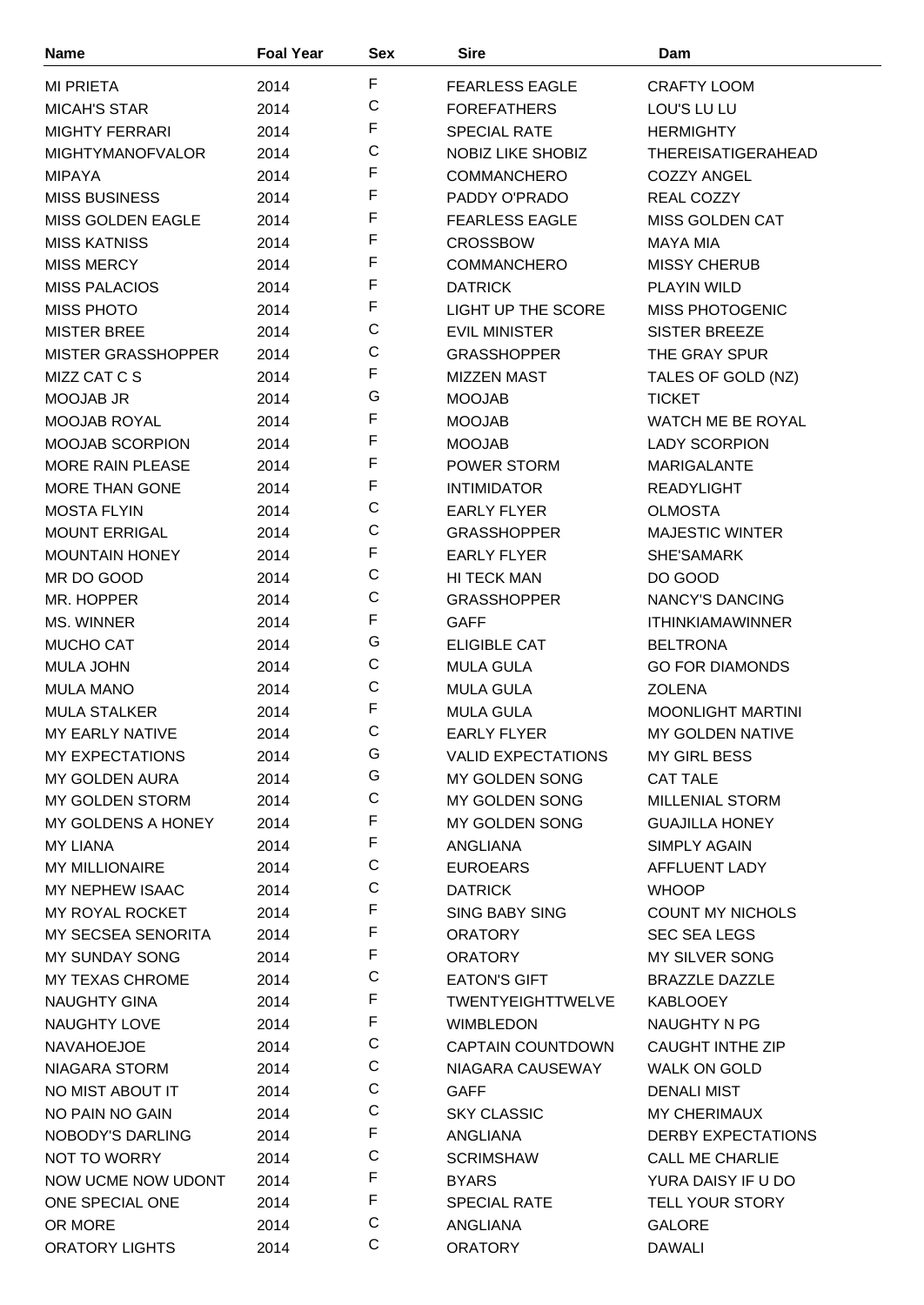| <b>Name</b>                         | <b>Foal Year</b> | <b>Sex</b>  | <b>Sire</b>               | Dam                                     |
|-------------------------------------|------------------|-------------|---------------------------|-----------------------------------------|
| <b>ORPHAN ECHO</b>                  | 2014             | F           | <b>COMMANCHERO</b>        | EXPECT AN ECHO                          |
| <b>OSTENTATIOUS</b>                 | 2014             | F           | <b>TOO MUCH BLING</b>     | <b>RED CELL</b>                         |
| PAINTED QUANAH                      | 2014             | C           | <b>DISCREETLY MINE</b>    | PAINTED SMILE                           |
| PAIR OF DICE                        | 2014             | F           | <b>INVASOR (ARG)</b>      | <b>MORSEL</b>                           |
| PALIMNO KID                         | 2014             | C           | ANGLIANA                  | <b>GOLD DILEMMA</b>                     |
| PARADE DANCER                       | 2014             | C           | UNBRIDLED'S HEART         | RIVERSIDE PARADE                        |
| <b>PAULA'S BUDDY</b>                | 2014             | G           | <b>MR. NIGHTLINGER</b>    | <b>PAULA'S FRECKLES</b>                 |
| <b>PEACEOMINDPRICELSS</b>           | 2014             | C           | <b>SCRIMSHAW</b>          | LUCKEY TO NIGHT                         |
| PEP N FLIGHT                        | 2014             | F           | <b>WIMBLEDON</b>          | <b>MISS PEPPER</b>                      |
| PERFECT RESMBLANCE                  | 2014             | C           | <b>ORDERLY</b>            | PERFECT CATE                            |
| PHARME PHLASH                       | 2014             | G           | <b>CROSSBOW</b>           | SOUL'S PHANTASY                         |
| PLAY FOR JOY                        | 2014             | C           | <b>WAUPACA</b>            | ABRA JOY                                |
| PONDER AGAIN                        | 2014             | C           | <b>GAFF</b>               | <b>EVE'S VALENTINE</b>                  |
| POWDER RIVER DOLL                   | 2014             | F           | <b>COLONEL JOHN</b>       | <b>TEXAS COUNTRY DOLL</b>               |
| PRADA HAS BLING                     | 2014             | F           | <b>TOO MUCH BLING</b>     | KIMBELL'S PRADA                         |
| PREACHER TIME                       | 2014             | G           | <b>ORATORY</b>            | <b>I LOVE THE ORGAN</b>                 |
| <b>PREACHIN ANNIE</b>               | 2014             | F           | <b>MACEDONIAN</b>         | <b>ANNIE'S HONOR</b>                    |
| PRECIOUS PLAY                       | 2014             | F           | <b>INTIMIDATOR</b>        | <b>MY PRECIOUS TRICK</b>                |
| PRETTY LIL FLYER                    | 2014             | F           | <b>EARLY FLYER</b>        | <b>KACHINGA</b>                         |
| PRIMAL FLIRT                        | 2014             | F           | PRIMAL STORM              | FIFTH AVENUE FLIRT                      |
| PRIMALHUE                           | 2014             | F           | <b>PRIMAL STORM</b>       | <b>BLUEHUE</b>                          |
| <b>PRINCEOFSUMMER</b>               | 2014             | C           | <b>PARADING</b>           | <b>SUMMER QUEEN</b>                     |
| PRIZED MINISTER                     | 2014             | C           | THE DEPUTY IS HOME        | <b>TWISTED PRIZE</b>                    |
| <b>PROMISING WISH</b>               |                  | F           | <b>SING BABY SING</b>     | <b>UNDECLARED</b>                       |
| PROUD OF MY HALO                    | 2014             | C           | SUPREME CAT               | <b>FIXIN MY HALO</b>                    |
| PUBLIC IVY                          | 2014             | F           | <b>SCRIMSHAW</b>          | ALITTLE EXTRA HEAT                      |
|                                     | 2014             | F           |                           |                                         |
| <b>PURE GREY</b>                    | 2014             | F           | <b>TOO MUCH BLING</b>     | <b>FOLKSY</b>                           |
| <b>PUSHY</b>                        | 2014             | C           | <b>SPECIAL RATE</b>       | <b>QUIET LING</b>                       |
| QUE PASO JULIO                      | 2014             | C           | <b>SILENT PICTURE</b>     | <b>CATCH YOUR FANCY</b>                 |
| QUIGLEY                             | 2014             | F           | WIMBLEDON                 | <b>DEE'S SURPRISE</b>                   |
| <b>QUITEGOODLOOKIN</b>              | 2014             | C           | <b>GAFF</b>               | <b>LOOKNFAMOUS</b>                      |
| <b>RAISING RUMORS</b>               | 2014             | F           | SING BABY SING            | <b>LOVEYASISTER</b>                     |
| RAPID LADY                          | 2014             | G           | <b>RIVER SQUALL</b>       | <b>RUHLETTA</b>                         |
| <b>RAVENGAFF</b><br><b>RED HUNK</b> | 2014             | G           | <b>GAFF</b>               | <b>EMPORIA</b><br><b>SARAHSHAPPYTOO</b> |
|                                     | 2014             | C           | <b>SPRING AT LAST</b>     |                                         |
| <b>REEL BALDY</b>                   | 2014             | C           | <b>EVIL MINISTER</b>      | IMA REEL BIMBO                          |
| <b>RIDGE SPIDERMAN</b>              | 2014             | C           | <b>NAVARRO</b>            | <b>LADY ELAGENCE</b>                    |
| RIGHT LANE LUKASZ                   | 2014             | F           | <b>TEMPLE CITY</b>        | <b>WRENICE</b>                          |
| <b>RIGHT SWIPE</b>                  | 2014             | C           | MY GOLDEN SONG            | <b>DEEP FINESSE</b>                     |
| <b>RIGHT TURN CLYDE</b>             | 2014             | C           | <b>HABAYEB</b>            | <b>WINNING TURN</b>                     |
| <b>RISEN KNIGHT</b>                 | 2014             | C           | MY GOLDEN SONG            | ORANGE COLORED SKY                      |
| <b>RIVAL SON</b>                    | 2014             | F           | <b>COMMITMENT</b>         | R F F PARTY TIME                        |
| <b>RIVER SIDE RUN</b>               | 2014             | F           | QUICK PROSPECTOR          | <b>BULINDAMARIE</b>                     |
| <b>ROCKIN ROSES</b>                 | 2014             | C           | <b>LITTLEEXPECTATIONS</b> | <b>MS ROCKIN JONES</b>                  |
| <b>ROGUE ARROW</b>                  | 2014             | F           | <b>CROSSBOW</b>           | <b>WILD DITTY</b>                       |
| ROUNDABOUT RUBY                     | 2014             | $\mathsf F$ | <b>INTIMIDATOR</b>        | ROUNDABOUT LASS                         |
| ROYAL KATE                          | 2014             | C           | <b>INTIMIDATOR</b>        | <b>TIFFANY ROYAL</b>                    |
| <b>RUMPOLE</b>                      | 2014             |             | <b>TOO MUCH BLING</b>     | DEHERE'S DREAM                          |
| <b>RUN TRICKEY RUN</b>              | 2014             | C<br>F      | <b>TRICKY PROSPECT</b>    | <b>PHONEISWILD</b>                      |
| S. S. MUTINY                        | 2014             | C           | SILVER CITY               | <b>SWAIN'S MUTINY</b>                   |
| <b>SAINTS LIL' DEVIL</b>            | 2014             |             | <b>SAINTS N' SINNERS</b>  | <b>DEVIL RULER</b>                      |
| <b>SAN ANTONIO STROLL</b>           | 2014             | F<br>F      | <b>STROLL</b>             | <b>TWENTY THREE RED</b>                 |
| <b>SARA'S STORY</b>                 | 2014             |             | <b>CROSSBOW</b>           | <b>SARA'S WILD</b>                      |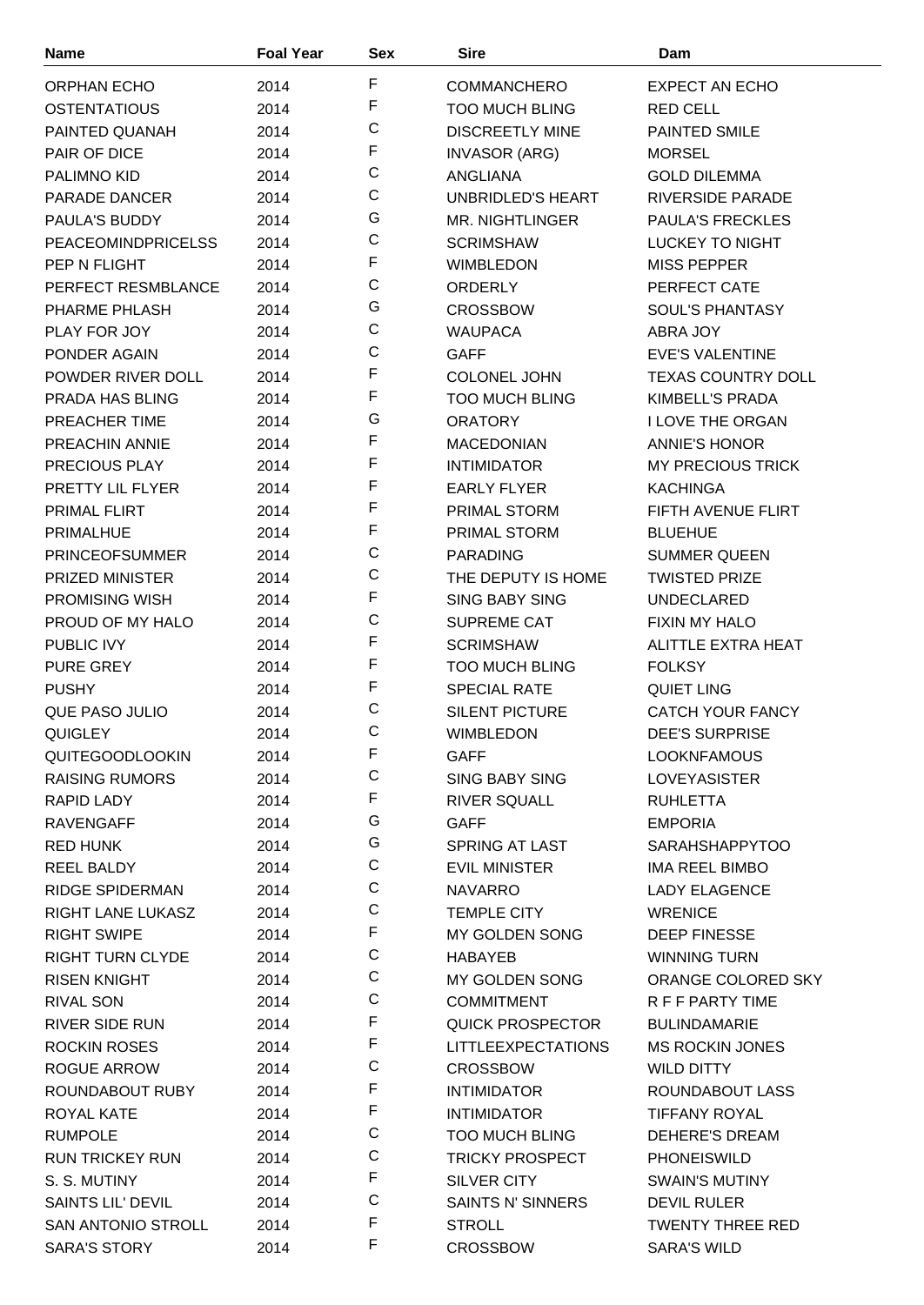| <b>Name</b>               | <b>Foal Year</b> | Sex | <b>Sire</b>            | Dam                       |
|---------------------------|------------------|-----|------------------------|---------------------------|
| <b>SASSY COWGIRL</b>      | 2014             | F   | <b>COWBOY CAL</b>      | MRS. ED                   |
| <b>SASSY DANCER</b>       | 2014             | F   | <b>WIMBLEDON</b>       | <b>JODIE COPOTE</b>       |
| <b>SASSY TUCKER</b>       | 2014             | F   | <b>ANGLIANA</b>        | <b>MISS MINT JULEP</b>    |
| <b>SAY BUDDY</b>          | 2014             | C   | <b>GRASSHOPPER</b>     | <b>JETABUG</b>            |
| <b>SAY WOW</b>            | 2014             | C   | DR. MOJO               | <b>ROVINA</b>             |
| <b>SEEKING MY TIME</b>    | 2014             | C   | <b>SEEKING A HOME</b>  | COUNTING A.               |
| <b>SEEKING PENNY</b>      | 2014             | F   | <b>SEEKING A HOME</b>  | <b>DARING TACTICS</b>     |
| <b>SEEKING SULLY</b>      | 2014             | F   | <b>SEEKING A HOME</b>  | <b>SULLY'S WISH</b>       |
| <b>SENECA SALLY</b>       | 2014             | F   | <b>INTIMIDATOR</b>     | <b>SENECA WOMAN</b>       |
| <b>SEVENPLUSONE</b>       | 2014             | F   | <b>ORDERLY</b>         | <b>GLITTER ME GONE</b>    |
| <b>SHADED</b>             | 2014             | C   | <b>TOO MUCH BLING</b>  | <b>FAST FIND</b>          |
| <b>SHAMBOLIC</b>          | 2014             | G   | <b>ORDERLY</b>         | <b>FREE FROM DANGER</b>   |
| <b>SHESAHUCKLEBERRY</b>   | 2014             | F   | K J'S BEAUX            | <b>MARTYS EXPECTATION</b> |
| SHINE'EM UP               | 2014             | C   | DRUMS OF THUNDER       | <b>UNCOMMON JEWELL</b>    |
| SHINER'S HALF MOON        | 2014             | C   | <b>COMMITMENT</b>      | ONE HECKOVA DEAL          |
| <b>SHINING METAL</b>      | 2014             | C   | <b>ORDERLY</b>         | <b>SHINY NICKEL</b>       |
| <b>SHO NUF BLING</b>      | 2014             | G   | <b>TOO MUCH BLING</b>  | <b>TAKE THE BLAME</b>     |
| <b>SILVER PLEASURE</b>    | 2014             | C   | <b>SILVER CITY</b>     | <b>PLEASURETOHAVE</b>     |
| <b>SINDYGO</b>            | 2014             | F   | <b>INDYGO MOUNTAIN</b> | <b>SOMETHING SINFUL</b>   |
| <b>SING OLIVIA SING</b>   | 2014             | M   | <b>SING BABY SING</b>  | LET'S GET FISCAL          |
| <b>SINGING ACES</b>       | 2014             | C   | <b>SING BABY SING</b>  | <b>CASTELLI'S ACE</b>     |
| SINGING SOLO              | 2014             | F   | <b>SING BABY SING</b>  | LONE STAR LILLY           |
| SINGLE CROSS              | 2014             | C   | <b>CROSSBOW</b>        | <b>SINGLEBLING</b>        |
| <b>SIR PAPA JOHN</b>      | 2014             | G   | <b>ORATORY</b>         | <b>DETONATE</b>           |
| <b>SLEW'S TROOPER</b>     | 2014             | C   | <b>WIMBLEDON</b>       | <b>SLEW'S PENNANT</b>     |
| <b>SLEWFOOT GULCH</b>     | 2014             | C   | <b>SLEW GULCH</b>      | <b>BAILEY COUNTY</b>      |
| <b>SLICK SHADY</b>        | 2014             | C   | <b>ORDERLY</b>         | <b>CAGEY CON</b>          |
| SNAKE BOOTS               | 2014             | C   | <b>SEEKING A HOME</b>  | A P QUEEN                 |
| <b>SOFT SPOKEN</b>        | 2014             | F   | <b>ORATORY</b>         | <b>LITTLE RILEY</b>       |
| SONGS SUNG BLUE           | 2014             | F   | MY GOLDEN SONG         | <b>KATY ELDER</b>         |
| <b>SOPHISTICATEDBLING</b> | 2014             | С   | <b>TOO MUCH BLING</b>  | SOPHISTICATED GAL         |
| SOUTH TEXAS DRAWL         | 2014             | G   | <b>ORATORY</b>         | SHIRES REFLECTION         |
| SPARKLING RED JET         | 2014             | F   | <b>BOBBY'S RED JET</b> | <b>SPARKLING TEDDY</b>    |
| SPECIAL DALYZA            | 2014             | F   | <b>INTIMIDATOR</b>     | CAUSE I'M A JONES         |
| <b>SPECIAL RATE ROSE</b>  | 2014             | F   | <b>SPECIAL RATE</b>    | POLLY'S MISSFIT           |
| <b>SPECIAL STAR</b>       | 2014             | С   | <b>SPECIAL RATE</b>    | <b>TAILWIND'S HALO</b>    |
| <b>SPECIAL STREET</b>     | 2014             | F   | <b>SPECIAL RATE</b>    | <b>STREET CELL</b>        |
| <b>SPECIAL WACO</b>       | 2014             | C   | <b>SPECIAL RATE</b>    | <b>WACO LYNN</b>          |
| SPIRIT OF TEXAS           | 2014             | C   | <b>FOREFATHERS</b>     | <b>CAT MONROE</b>         |
| <b>STELLAR ONE</b>        | 2014             | C   | <b>GAFF</b>            | <b>AUTUMN SKY</b>         |
| STILLWATER R.             | 2014             | C   | <b>UNCLE ABBIE</b>     | JENNIFER R.               |
| <b>STORM LOVER</b>        | 2014             | F   | POWER STORM            | DEFINED BORDERS           |
| <b>STORMY CROSSING</b>    | 2014             | F   | <b>CROSSBOW</b>        | <b>ELLE STORMY</b>        |
| <b>STORMY SPECIAL</b>     | 2014             | C   | <b>SING BABY SING</b>  | <b>STORM TONE</b>         |
| <b>STRIKE THE SILENCE</b> | 2014             | C   | <b>HAT TRICK (JPN)</b> | <b>SMART 'N STRIKING</b>  |
| <b>SUENO AMERICANO</b>    | 2014             | F   | NIAGARA CAUSEWAY       | <b>CHARGERS BEAUTY</b>    |
| <b>SUGAR BE SURE</b>      | 2014             | M   | <b>INDYGO MOUNTAIN</b> | <b>TURKOLA</b>            |
| <b>SUGAR FOOTIN BLING</b> | 2014             | G   | <b>TOO MUCH BLING</b>  | <b>EXPECTING SUGAR</b>    |
| <b>SUMMER BLING</b>       | 2014             | С   | <b>TOO MUCH BLING</b>  | <b>AUTUMN BANNER</b>      |
| <b>SUNDANCE FLYER</b>     | 2014             | C   | <b>EARLY FLYER</b>     | <b>FANCY FORBES</b>       |
| <b>SUNDANCE SEVEN</b>     | 2014             | F   | <b>FOUR SEVENS</b>     | <b>SHE'S BUDDACIOUS</b>   |
| <b>SUNDAY'S COMING</b>    | 2014             | C   | <b>COMMITMENT</b>      | <b>SISBOOMBA</b>          |
| <b>SUNFLYER</b>           | 2014             | F   | <b>EARLY FLYER</b>     | <b>REAL FAST</b>          |
|                           |                  |     |                        |                           |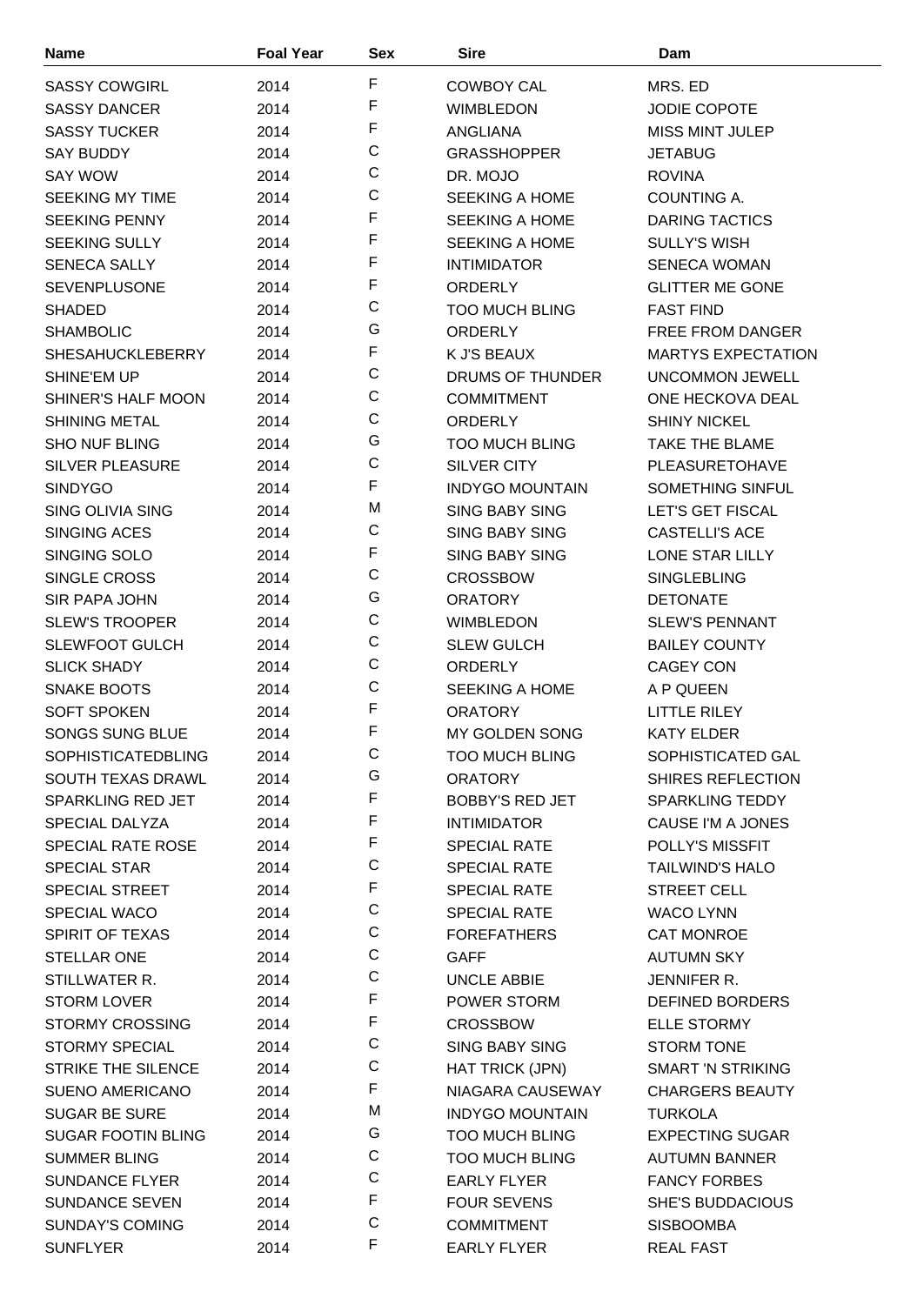| <b>Name</b>             | <b>Foal Year</b> | Sex          | Sire                      | Dam                       |
|-------------------------|------------------|--------------|---------------------------|---------------------------|
| <b>SUNNY PERFECT</b>    | 2014             | C            | THUNDER PERFECT           | EVA DEL SOL               |
| <b>SUPER SONIC BEE</b>  | 2014             | F            | <b>ERLTON</b>             | <b>BLUE WITCH</b>         |
| <b>SWEET DREAM BABY</b> | 2014             | F            | <b>ORATORY</b>            | <b>MY SWEET JOLIE</b>     |
| <b>SWEET NAVARRO</b>    | 2014             | F            | <b>NAVARRO</b>            | SHESATOP RIDGE            |
| <b>SWEET ROSEMARY</b>   | 2014             | F            | <b>STUDENT COUNCIL</b>    | <b>SWEETLY SINGING</b>    |
| <b>TAGGART EXPRESS</b>  | 2014             | C            | <b>SPECIAL RATE</b>       | SHEZAMARKEDWORD           |
| <b>TEJANA DANCER</b>    | 2014             | F            | <b>DECIDEDLY TAKEN</b>    | <b>HIXIE</b>              |
| <b>TEJAS CHROME</b>     | 2014             | C            | <b>TRANCUS</b>            | <b>GOLD PANNING ANNIE</b> |
| <b>TEXAS BUD</b>        | 2014             | C            | <b>GAFF</b>               | <b>CALIROSE</b>           |
| <b>TEXAS FLOOD</b>      | 2014             | G            | <b>MAT BIRD</b>           | <b>I SAY HELLO</b>        |
| <b>TEXAS RANGER</b>     | 2014             | G            | <b>U S RANGER</b>         | <b>OUR HOT MAMA</b>       |
| <b>TEXAS TRI</b>        | 2014             | C            | <b>SONGANDAPRAYER</b>     | SIGNIFICANT TRI           |
| <b>TEXAS VOYAGER</b>    | 2014             | C            | <b>ELIGIBLE CAT</b>       | <b>VOYAGERS LINES</b>     |
|                         |                  | G            | <b>UNCLE ABBIE</b>        | <b>SOUTHERN PINE</b>      |
| <b>TEXAS WARRIOR</b>    | 2014             | C            |                           |                           |
| THE AMAZING ZEUS        | 2014             | F            | PREFERRED ISSUE           | <b>MISS HISTORY MAKER</b> |
| THE LAST SCOUT          | 2014             | C            | <b>HARLAN'S HOLIDAY</b>   | <b>MISS MISSILE</b>       |
| THE ONLY DREAM          | 2014             | F            | <b>NAVARRO</b>            | SHEZA TEXNNOW             |
| THE RUNNING VOICE       | 2014             | F            | <b>SING BABY SING</b>     | <b>LUNAR BAY</b>          |
| <b>TIC TOC WOMAN</b>    | 2014             | F            | <b>BEHINDATTHEBAR</b>     | <b>RUNNING WISHES</b>     |
| <b>TICKLED BY ELMO</b>  | 2014             | F            | <b>GRASSHOPPER</b>        | <b>PROUDTOBEAPRADO</b>    |
| <b>TIMEISLIKEARIVER</b> | 2014             |              | <b>CURANDERO</b>          | <b>PEANUT BRITTLE</b>     |
| TIP OF THE ICE          | 2014             | С            | <b>SING BABY SING</b>     | <b>SHAVED ICE</b>         |
| <b>TOCCET AND LIME</b>  | 2014             | G            | <b>TOCCET</b>             | <b>COOKIN'S CAST</b>      |
| <b>TONE DEAF CAT</b>    | 2014             | F            | <b>SUPREME CAT</b>        | <b>TONE UP</b>            |
| <b>TOO MUCH GONE</b>    | 2014             | C            | <b>TOO MUCH BLING</b>     | <b>GOING AWAY BABY</b>    |
| <b>TOO MUCH TO BEAR</b> | 2014             | F            | <b>TOO MUCH BLING</b>     | <b>REAL BEAR</b>          |
| <b>TOPSANA</b>          | 2014             | F            | <b>DISCREETLY MINE</b>    | SUPER BUGGY               |
| <b>TORNADO MAN</b>      | 2014             | С            | <b>UNBRIDLED'S HEART</b>  | <b>RED MOON CAT</b>       |
| TOTAL EYE CONTACT       | 2014             | F            | <b>TOTAL COMMAND</b>      | <b>DIZZY HALO</b>         |
| <b>TRAIL MY TAIL</b>    | 2014             | $\mathsf{C}$ | <b>TOO MUCH BLING</b>     | <b>OPEN MEADOWS</b>       |
| <b>TROJAN JEFF</b>      | 2014             | С            | DAY OF THE CAT            | <b>SWEET MEMORY</b>       |
| <b>TROUBLE</b>          | 2014             | С            | K J'S BEAUX               | PERSONAL FANTASY          |
| <b>TWISTED FLYER</b>    | 2014             | F            | <b>EARLY FLYER</b>        | <b>INVESTABULL</b>        |
| U S LIBERTY             | 2014             | F            | U S RANGER                | <b>TULANE</b>             |
| U TIZNOW INFORMED       | 2014             | G            | <b>INFORMED</b>           | <b>DISTINCTIVELY KIM</b>  |
| UNBRIDLED ENCORE        | 2014             | G            | <b>SING BABY SING</b>     | <b>MYSTERIOUS LIGHT</b>   |
| UNBRIDLED UNIVERSE      | 2014             | С            | <b>EDDINGTON</b>          | <b>SLEWPY'S STORM</b>     |
| <b>UNBRIDLEDAGAIN</b>   | 2014             | F            | UNBRIDLED'S HEART         | <b>LINNIESDOGOODGAL</b>   |
| UNBROKEN SONG           | 2014             | C            | MY GOLDEN SONG            | LIGHT LACE                |
| <b>UNNAMED</b>          | 2014             | F            | <b>CURANDERO</b>          | <b>BRIEF</b>              |
| <b>UNNAMED</b>          | 2014             | F            | NIAGARA CAUSEWAY          | CAZAL                     |
| <b>UNNAMED</b>          | 2014             | F            | <b>LITTLEEXPECTATIONS</b> | <b>CHILD WILD</b>         |
| <b>UNNAMED</b>          | 2014             | F            | <b>QUICK PROSPECTOR</b>   | <b>CIENSOLUTIONS</b>      |
| <b>UNNAMED</b>          | 2014             | F            | <b>GAFF</b>               | <b>COSTAS KITE</b>        |
| <b>UNNAMED</b>          | 2014             | C            | DRUMS OF THUNDER          | <b>DAJOHNA</b>            |
| <b>UNNAMED</b>          | 2014             | C            | <b>FIRST DEFENCE</b>      | <b>DIXIE DARLING</b>      |
| <b>UNNAMED</b>          | 2014             | F            | <b>BETA CAPO</b>          | ELIZA DOOLITTLE           |
| <b>UNNAMED</b>          | 2014             | C            | LEROIDESANIMAUX (BRZ)     | <b>FOREVER PARADISE</b>   |
| <b>UNNAMED</b>          | 2014             | C            | <b>NAVARRO</b>            | G. T. RIDGE               |
| <b>UNNAMED</b>          | 2014             | F            | NIAGARA CAUSEWAY          | <b>GREY PAREE</b>         |
| <b>UNNAMED</b>          | 2014             | C            | NIAGARA CAUSEWAY          | <b>HEAVENS ABOVE</b>      |
| <b>UNNAMED</b>          | 2014             | F            | U S RANGER                | <b>IDEAL VICTORY</b>      |
| <b>UNNAMED</b>          | 2014             | F            | PREFERRED ISSUE           | <b>IKNOWYOUDONTBUTIDO</b> |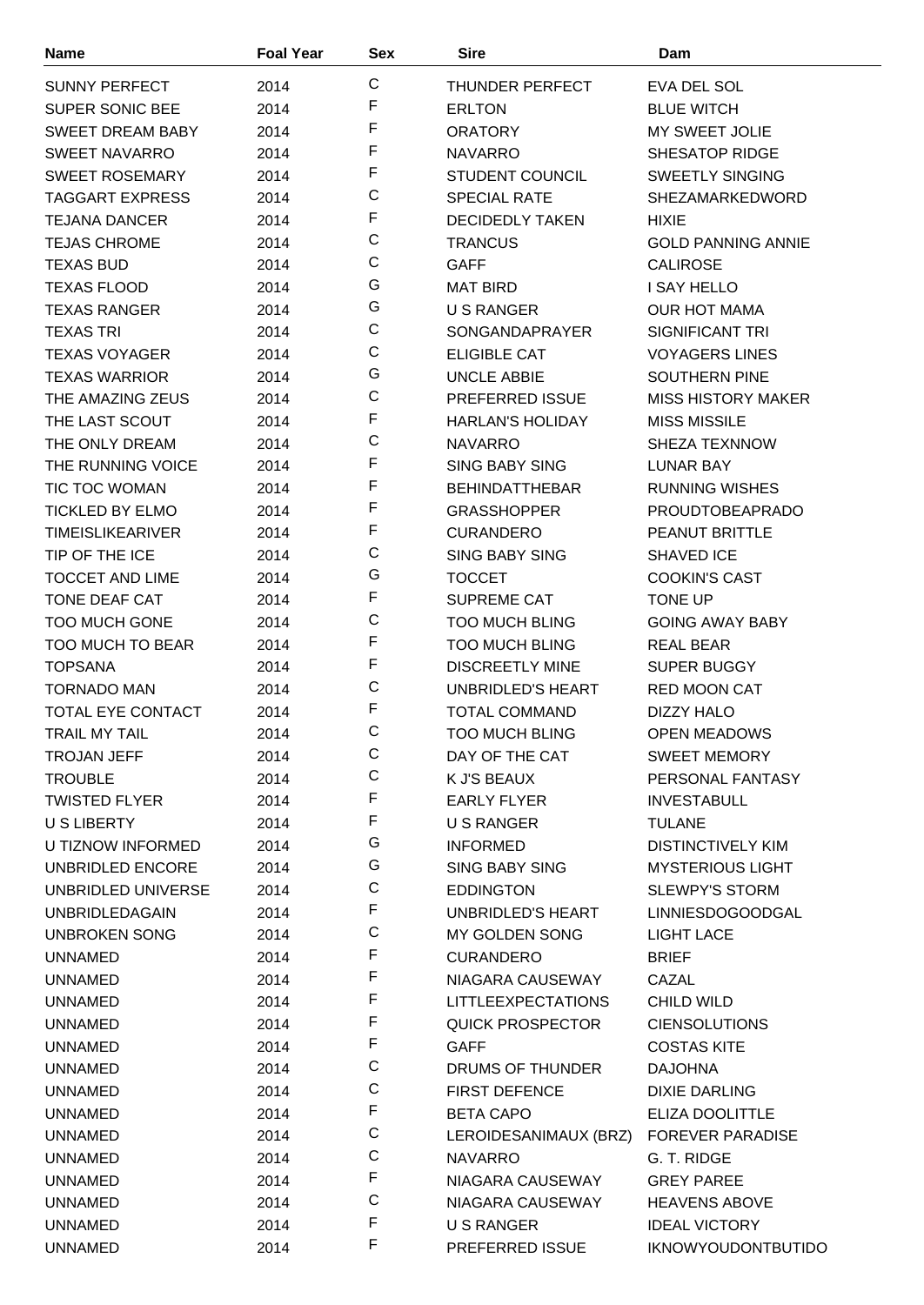| <b>Name</b>               | <b>Foal Year</b> | Sex          | <b>Sire</b>               | Dam                       |
|---------------------------|------------------|--------------|---------------------------|---------------------------|
| <b>UNNAMED</b>            | 2014             | $\mathsf{C}$ | <b>GIO PONTI</b>          | ING ING (FR)              |
| <b>UNNAMED</b>            | 2014             | C            | <b>PODIUM</b>             | <b>INVISIBLE ELEMENT</b>  |
| <b>UNNAMED</b>            | 2014             | F            | <b>SCRIMSHAW</b>          | KALOOKAN MOUNTAIN         |
| <b>UNNAMED</b>            | 2014             | F            | <b>CURANDERO</b>          | LA CERCA                  |
| <b>UNNAMED</b>            | 2014             | $\mathsf C$  | <b>EATON'S GIFT</b>       | <b>LOVES A FIGHT</b>      |
| <b>UNNAMED</b>            | 2014             | C            | <b>TIZ WEST</b>           | <b>LUCKY MARTHA</b>       |
| <b>UNNAMED</b>            | 2014             | C            | <b>TOTAL COMMAND</b>      | <b>MAGGIESAGOLDDIGGER</b> |
| <b>UNNAMED</b>            | 2014             | F            | HAT TRICK (JPN)           | <b>MANAAHIL</b>           |
| <b>UNNAMED</b>            | 2014             | $\mathsf C$  | <b>GRASSHOPPER</b>        | <b>MIMI'S AFFAIR</b>      |
| <b>UNNAMED</b>            | 2014             | $\mathsf C$  | MY GOLDEN SONG            | <b>MISS LORENA</b>        |
| <b>UNNAMED</b>            | 2014             | F            | MY GOLDEN SONG            | <b>MISS ROY</b>           |
|                           |                  | $\mathsf F$  | <b>SCRIMSHAW</b>          | ONE MORE DANCE            |
| <b>UNNAMED</b>            | 2014             | $\mathsf C$  |                           | PERFECT KNOWLEDGE         |
| <b>UNNAMED</b>            | 2014             | C            | NIAGARA CAUSEWAY          | POLITICAL GAL             |
| <b>UNNAMED</b>            | 2014             | C            | <b>CROSSBOW</b>           |                           |
| <b>UNNAMED</b>            | 2014             | F            | SUPREME CAT               | PREPPY LASS               |
| <b>UNNAMED</b>            | 2014             | C            | <b>INTIMIDATOR</b>        | PROWESS SENECA            |
| <b>UNNAMED</b>            | 2014             | F            | <b>SCRIMSHAW</b>          | <b>PUDDLEJUMP</b>         |
| <b>UNNAMED</b>            | 2014             | F            | <b>INTIMIDATOR</b>        | PURE CLASSY               |
| <b>UNNAMED</b>            | 2014             | $\mathsf C$  | <b>CITY STREET</b>        | <b>RAYOFSUNSHINE</b>      |
| <b>UNNAMED</b>            | 2014             | $\mathsf F$  | <b>CONCORD POINT</b>      | <b>ROCKINTOTHERHYTHM</b>  |
| <b>UNNAMED</b>            | 2014             |              | <b>TOTAL BULL</b>         | <b>RUNS NAKED</b>         |
| <b>UNNAMED</b>            | 2014             | C            | PIONEEROF THE NILE        | <b>SHADIA</b>             |
| <b>UNNAMED</b>            | 2014             | $\mathsf C$  | PREFERRED ISSUE           | <b>STRONG DEAL</b>        |
| <b>UNNAMED</b>            | 2014             | F            | <b>ORATORY</b>            | <b>SUGAR ADDED</b>        |
| <b>UNNAMED</b>            | 2014             | $\mathsf C$  | <b>SCRIMSHAW</b>          | <b>SWEET MAG</b>          |
| <b>UNNAMED</b>            | 2014             | F            | <b>GAFF</b>               | WANNABEMEAN               |
| <b>UNNAMED</b>            | 2014             | F            | TIZ THE ONE               | <b>WHY ROCK</b>           |
| <b>UNNAMED</b>            | 2014             | F            | <b>ERLTON</b>             | <b>WILD PARTY GIRL</b>    |
| <b>UNNAMED</b>            | 2014             | C            | NIAGARA CAUSEWAY          | <b>WITHOUT EXCEPTION</b>  |
| <b>UNNAMED</b>            | 2014             | $\mathsf{C}$ | <b>TOO MUCH BLING</b>     | <b>WORLD OF THANKS</b>    |
| <b>UNRESOLVED</b>         | 2014             | C            | <b>VALID EXPECTATIONS</b> | <b>KEEPTHENAME</b>        |
| <b>UNRULY</b>             | 2014             | $\mathsf C$  | <b>GAFF</b>               | <b>SETTIN THE RULES</b>   |
| <b>UPTOWN LADY</b>        | 2014             | F            | <b>GO NOW</b>             | LITTLE TEMP               |
| <b>VALENTINE STREET</b>   | 2014             | G            | <b>STREET MOVE</b>        | <b>CRISSY AYA</b>         |
| <b>VALID'S FINAL</b>      | 2014             | G            | <b>VALID EXPECTATIONS</b> | <b>GENERAL REUNION</b>    |
| VENGEANZA                 | 2014             | $\mathsf C$  | <b>GAFF</b>               | <b>COASTALOTA</b>         |
| <b>VESTED VENTURE</b>     | 2014             | F            | <b>ETESAAL</b>            | <b>TOTALLY VESTED</b>     |
| <b>VIVI'S MAGIC</b>       | 2014             | $\mathsf F$  | <b>CITY STREET</b>        | <b>EXPECT FLOWERS</b>     |
| <b>WALLY PEABODY</b>      | 2014             | $\mathsf C$  | <b>UNCLE ABBIE</b>        | POLLY PEABODY             |
| WEST                      | 2014             | $\mathbf C$  | <b>STREET MOVE</b>        | <b>MARSHESLEW</b>         |
| WHERE Y' AT BABY          | 2014             | F            | <b>SING BABY SING</b>     | <b>MS ASTAR</b>           |
| <b>WHERE'S RUFUS</b>      | 2014             | G            | MY GOLDEN SONG            | <b>COVETOUS</b>           |
| WHITE WALLS               | 2014             | G            | SEEKING A HOME            | <b>ISOLDE</b>             |
| <b>WHITELEGSEAGLE</b>     | 2014             | $\mathsf C$  | <b>FEARLESS EAGLE</b>     | <b>REISTRA</b>            |
| <b>WIMBLEDONSWILDRUSH</b> | 2014             | F            | <b>WIMBLEDON</b>          | <b>MOVING APPEAL</b>      |
| WIND HOPPER               | 2014             | $\mathsf F$  | <b>GRASSHOPPER</b>        | WINDBLOWN (IRE)           |
| WINGS OF SILVER           | 2014             | F            | <b>EARLY FLYER</b>        | DALEO'S ANGEL             |
| <b>WISH COMMANDER</b>     | 2014             | $\mathsf C$  | <b>TOTAL COMMAND</b>      | <b>WISHIMAYWISHIMIGHT</b> |
| <b>WITT SEVEN</b>         | 2014             | F            | DRUMS OF THUNDER          | <b>TAITT HILL</b>         |
| <b>WITT SHINES</b>        | 2014             | F            | PENITENT MAN              | <b>SUNNY'S CLOVER</b>     |
| <b>WITT STAMP</b>         | 2014             | C            | DRUMS OF THUNDER          | <b>MELODIC ESCAPADE</b>   |
| <b>WITT'S CASH DAY</b>    | 2014             | G            | DRUMS OF THUNDER          | SODA QUEEN                |
| <b>WITT'S MONEY</b>       | 2014             | $\mathsf C$  | DRUMS OF THUNDER          | ANGRY ANGEL               |